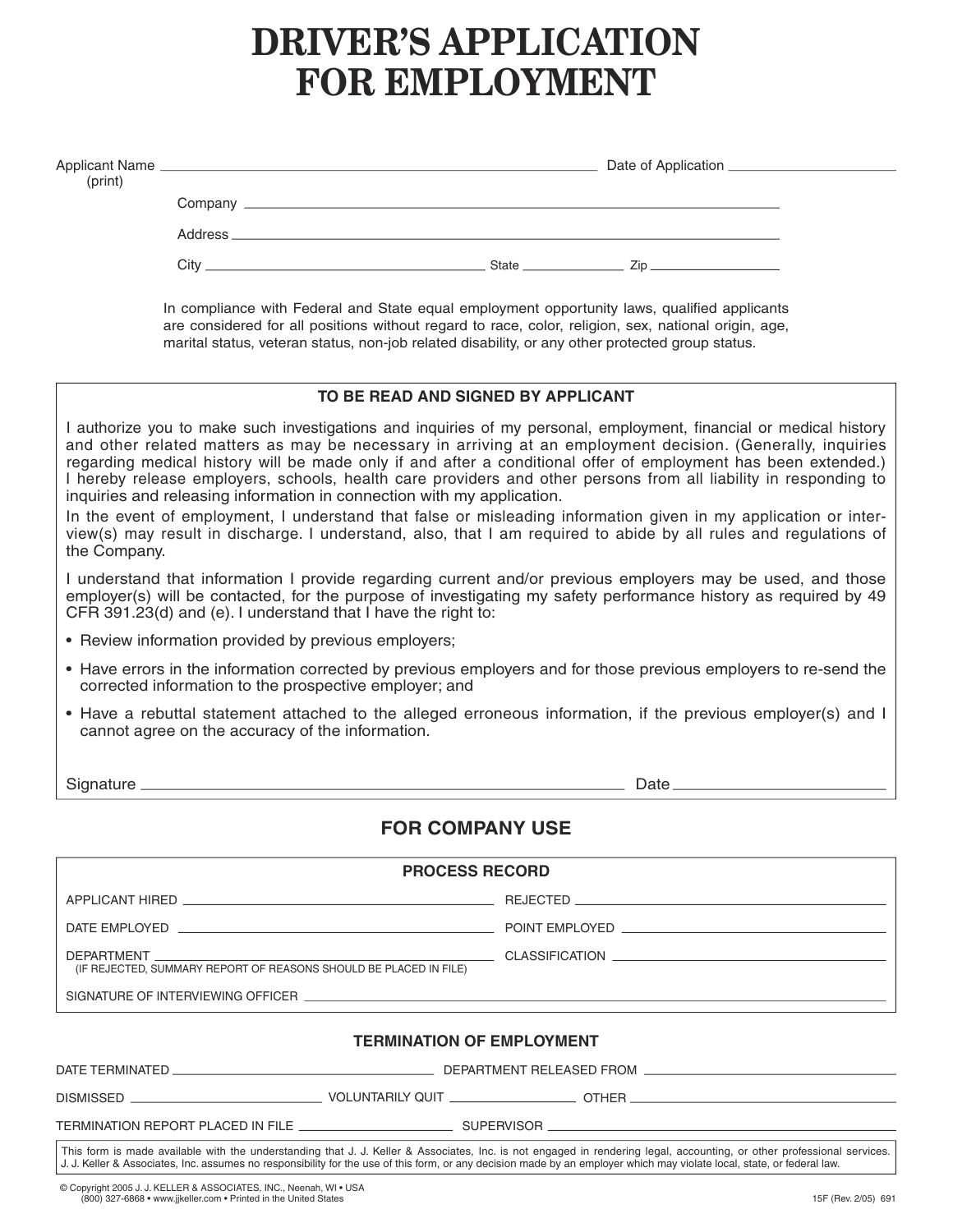# **APPLICANT TO COMPLETE**

(answer all questions - please print)

| Name $\equiv$<br>Last              |                                                                                                                                          | First<br>Middle                                                                 |                        |                                                                   |            |  |
|------------------------------------|------------------------------------------------------------------------------------------------------------------------------------------|---------------------------------------------------------------------------------|------------------------|-------------------------------------------------------------------|------------|--|
|                                    | List your addresses of residency for the past 3 years.                                                                                   |                                                                                 |                        |                                                                   |            |  |
|                                    |                                                                                                                                          |                                                                                 |                        |                                                                   |            |  |
| Current Address _                  | Street                                                                                                                                   |                                                                                 | City, State & Zip Code |                                                                   |            |  |
|                                    |                                                                                                                                          | $Phone$ $\frac{Phone}{P}$ $\frac{Phone}{P}$ $\frac{Pf(m)}{P}$ $\frac{Vf(m)}{P}$ |                        |                                                                   |            |  |
| Previous                           | E-Mail                                                                                                                                   |                                                                                 |                        |                                                                   |            |  |
| Addresses                          | <b>Street</b>                                                                                                                            | City                                                                            | State & Zip Code       |                                                                   | $v$ r./mo. |  |
|                                    |                                                                                                                                          |                                                                                 |                        |                                                                   |            |  |
|                                    | Street                                                                                                                                   | City                                                                            | State & Zip Code       | $\frac{1}{\sqrt{1-\frac{y_1}{y_2}}}}$ How Long? $\frac{y_1}{y_2}$ |            |  |
|                                    |                                                                                                                                          |                                                                                 |                        | $\frac{1}{\sqrt{1-\frac{y}{x}}}\$ How Long? $\frac{y}{y}$         |            |  |
|                                    | <b>Street</b>                                                                                                                            | City                                                                            | State & Zip Code       |                                                                   |            |  |
|                                    |                                                                                                                                          |                                                                                 |                        |                                                                   |            |  |
| (Required for Commercial Drivers)  |                                                                                                                                          |                                                                                 |                        |                                                                   |            |  |
|                                    |                                                                                                                                          |                                                                                 |                        |                                                                   |            |  |
|                                    |                                                                                                                                          |                                                                                 |                        |                                                                   |            |  |
|                                    |                                                                                                                                          |                                                                                 |                        |                                                                   |            |  |
|                                    |                                                                                                                                          |                                                                                 |                        |                                                                   |            |  |
|                                    |                                                                                                                                          |                                                                                 |                        |                                                                   |            |  |
| (Answer only if a job requirement) |                                                                                                                                          |                                                                                 |                        |                                                                   |            |  |
|                                    |                                                                                                                                          |                                                                                 |                        |                                                                   |            |  |
| will be considered.                | If yes, please explain fully on a separate sheet of paper. Conviction of a crime is not an automatic bar to employment-all circumstances |                                                                                 |                        |                                                                   |            |  |
| attached job description]?         | Is there any reason you might be unable to perform the functions of the job for which you have applied [as described in the              |                                                                                 |                        |                                                                   |            |  |

If yes, explain if you wish.

# **EMPLOYMENT HISTORY**

All driver applicants to drive in interstate commerce must provide the following information on all employers during the preceding 3 years. List complete mailing address, street number, city, state and zip code.

Applicants to drive a commercial motor vehicle\* in intrastate or interstate commerce shall also provide an additional 7 years' information on those employers for whom the applicant operated such vehicle. (NOTE: List employers in reverse order starting with the most recent. Add another sheet as necessary.)

|                                                                                                                                                                                  | <b>DATE</b>                |                                                      |  |  |  |
|----------------------------------------------------------------------------------------------------------------------------------------------------------------------------------|----------------------------|------------------------------------------------------|--|--|--|
| <b>NAME</b>                                                                                                                                                                      |                            | <b>TO</b><br><b>FROM</b><br>YR.<br>YR.<br>MO.<br>MO. |  |  |  |
| <b>ADDRESS</b>                                                                                                                                                                   |                            | POSITION HELD                                        |  |  |  |
| <b>CITY</b>                                                                                                                                                                      | <b>ZIP</b><br><b>STATE</b> | SALARY/WAGE                                          |  |  |  |
| <b>CONTACT PERSON</b>                                                                                                                                                            | <b>PHONE NUMBER</b>        | <b>REASON FOR LEAVING</b>                            |  |  |  |
| WERE YOU SUBJECT TO THE FMCSRs <sup>†</sup> WHILE EMPLOYED? $\Box$ YES $\Box$ NO                                                                                                 |                            |                                                      |  |  |  |
| WAS YOUR JOB DESIGNATED AS A SAFETY-SENSITIVE FUNCTION IN ANY DOT-REGULATED MODE SUBJECT TO THE DRUG AND ALCOHOL<br>TESTING REQUIREMENTS OF 49 CFR PART 40? $\Box$ YES $\Box$ NO |                            |                                                      |  |  |  |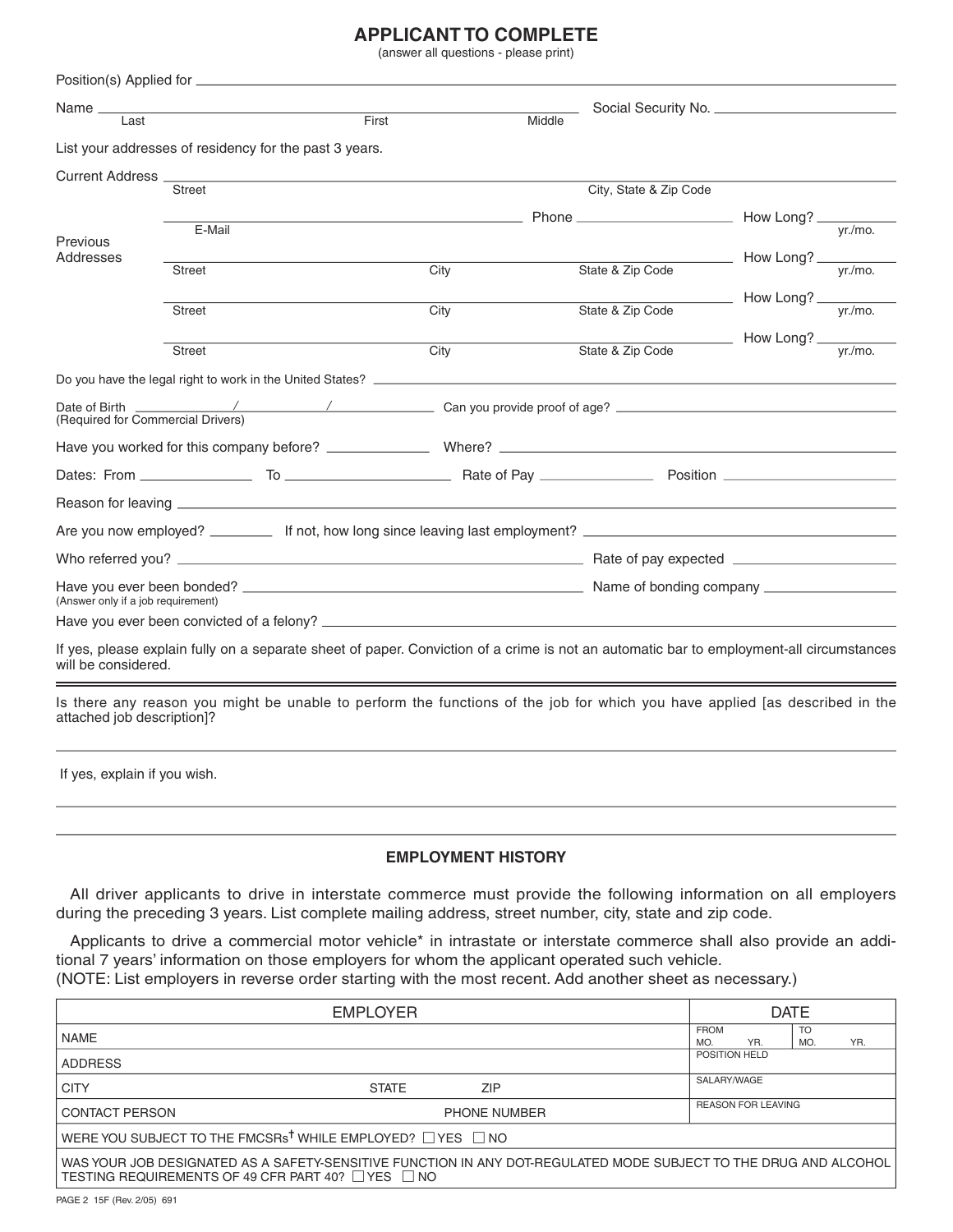### **EMPLOYMENT HISTORY (continued)**

|                                                                                                                                                                        | <b>EMPLOYER</b>    |                     | <b>DATE</b>               |                  |     |
|------------------------------------------------------------------------------------------------------------------------------------------------------------------------|--------------------|---------------------|---------------------------|------------------|-----|
| <b>NAME</b>                                                                                                                                                            |                    |                     | <b>FROM</b><br>MO.        | <b>TO</b><br>MO. | YR. |
| <b>ADDRESS</b>                                                                                                                                                         |                    |                     | YR.<br>POSITION HELD      |                  |     |
| <b>CITY</b>                                                                                                                                                            | <b>STATE</b>       | ZIP                 | SALARY/WAGE               |                  |     |
| <b>CONTACT PERSON</b>                                                                                                                                                  |                    | PHONE NUMBER        | <b>REASON FOR LEAVING</b> |                  |     |
| WERE YOU SUBJECT TO THE FMCSRs <sup>†</sup> WHILE EMPLOYED? □ YES □ NO                                                                                                 |                    |                     |                           |                  |     |
| WAS YOUR JOB DESIGNATED AS A SAFETY-SENSITIVE FUNCTION IN ANY DOT-REGULATED MODE SUBJECT TO THE DRUG AND ALCOHOL<br>TESTING REQUIREMENTS OF 49 CFR PART 40? ∐YES ∐NO   |                    |                     |                           |                  |     |
|                                                                                                                                                                        | <b>EMPLOYER</b>    |                     |                           | <b>DATE</b>      |     |
| <b>NAME</b>                                                                                                                                                            |                    |                     | <b>FROM</b><br>MO.<br>YR. | <b>TO</b><br>MO. | YR. |
| <b>ADDRESS</b>                                                                                                                                                         |                    |                     | POSITION HELD             |                  |     |
| <b>CITY</b>                                                                                                                                                            | <b>STATE</b>       | ZIP                 | SALARY/WAGE               |                  |     |
| <b>CONTACT PERSON</b>                                                                                                                                                  |                    | PHONE NUMBER        | <b>REASON FOR LEAVING</b> |                  |     |
| WERE YOU SUBJECT TO THE FMCSRs <sup>†</sup> WHILE EMPLOYED? □ YES □ NO                                                                                                 |                    |                     |                           |                  |     |
| WAS YOUR JOB DESIGNATED AS A SAFETY-SENSITIVE FUNCTION IN ANY DOT-REGULATED MODE SUBJECT TO THE DRUG AND ALCOHOL<br>TESTING REQUIREMENTS OF 49 CFR PART 40? TYES TNO   |                    |                     |                           |                  |     |
|                                                                                                                                                                        | <b>EMPLOYER</b>    |                     |                           | <b>DATE</b>      |     |
| <b>NAMF</b>                                                                                                                                                            |                    |                     | <b>FROM</b><br>MO.<br>YR. | <b>TO</b><br>MO. | YR. |
| <b>ADDRESS</b>                                                                                                                                                         |                    |                     | POSITION HELD             |                  |     |
| <b>CITY</b>                                                                                                                                                            | <b>STATE</b>       | <b>ZIP</b>          | SALARY/WAGE               |                  |     |
| <b>CONTACT PERSON</b>                                                                                                                                                  |                    | <b>PHONE NUMBER</b> | <b>REASON FOR LEAVING</b> |                  |     |
| WERE YOU SUBJECT TO THE FMCSRs <sup>†</sup> WHILE EMPLOYED? □ YES □ NO                                                                                                 |                    |                     |                           |                  |     |
| WAS YOUR JOB DESIGNATED AS A SAFETY-SENSITIVE FUNCTION IN ANY DOT-REGULATED MODE SUBJECT TO THE DRUG AND ALCOHOL<br>TESTING REQUIREMENTS OF 49 CFR PART 40? TYES TNO   |                    |                     |                           |                  |     |
|                                                                                                                                                                        | <b>EMPLOYER</b>    |                     |                           | <b>DATE</b>      |     |
| <b>NAME</b>                                                                                                                                                            |                    |                     | <b>FROM</b><br>MO.<br>YR. | <b>TO</b><br>MO. | YR. |
| <b>ADDRESS</b>                                                                                                                                                         |                    |                     | POSITION HELD             |                  |     |
| <b>CITY</b>                                                                                                                                                            | <b>STATE</b>       | ZIP                 | SALARY/WAGE               |                  |     |
| <b>CONTACT PERSON</b>                                                                                                                                                  |                    | PHONE NUMBER        | <b>REASON FOR LEAVING</b> |                  |     |
| WERE YOU SUBJECT TO THE FMCSRs <sup>†</sup> WHILE EMPLOYED? TYES TINO                                                                                                  |                    |                     |                           |                  |     |
| WAS YOUR JOB DESIGNATED AS A SAFETY-SENSITIVE FUNCTION IN ANY DOT-REGULATED MODE SUBJECT TO THE DRUG AND ALCOHOL<br>TESTING REQUIREMENTS OF 49 CFR PART 40? □ YES      | $\vert$ $\vert$ NO |                     |                           |                  |     |
|                                                                                                                                                                        | <b>EMPLOYER</b>    |                     |                           | <b>DATE</b>      |     |
| <b>NAME</b>                                                                                                                                                            |                    |                     | <b>FROM</b><br>MO.<br>YR. | <b>TO</b><br>MO. | YR. |
| <b>ADDRESS</b>                                                                                                                                                         |                    |                     | POSITION HELD             |                  |     |
| <b>CITY</b>                                                                                                                                                            | <b>STATE</b>       | <b>ZIP</b>          | SALARY/WAGE               |                  |     |
| <b>CONTACT PERSON</b>                                                                                                                                                  |                    | PHONE NUMBER        | <b>REASON FOR LEAVING</b> |                  |     |
| WERE YOU SUBJECT TO THE FMCSRs <sup>†</sup> WHILE EMPLOYED? $\Box$ YES $\Box$ NO                                                                                       |                    |                     |                           |                  |     |
| WAS YOUR JOB DESIGNATED AS A SAFETY-SENSITIVE FUNCTION IN ANY DOT-REGULATED MODE SUBJECT TO THE DRUG AND ALCOHOL<br>TESTING REQUIREMENTS OF 49 CFR PART 40? □ YES □ NO |                    |                     |                           |                  |     |
| *Includes vehicles having a GVWR of 26,001 lbs. or more, vehicles designed to transport 16 or more passengers                                                          |                    |                     |                           |                  |     |

(including the driver), or any size vehicle used to transport hazardous materials in a quantity requiring placarding.

<sup>+</sup>The Federal Motor Carrier Safety Regulations (FMCSRs) apply to anyone operating a motor vehicle on a highway in interstate commerce to transport passengers or property when the vehicle: (1) weighs or has a GVWR of 10,001 pounds or more, (2) is designed or used to transport more than 8 passengers (including the driver), OR (3) is of any size and is used to transport hazardous materials in a quantity requiring placarding.